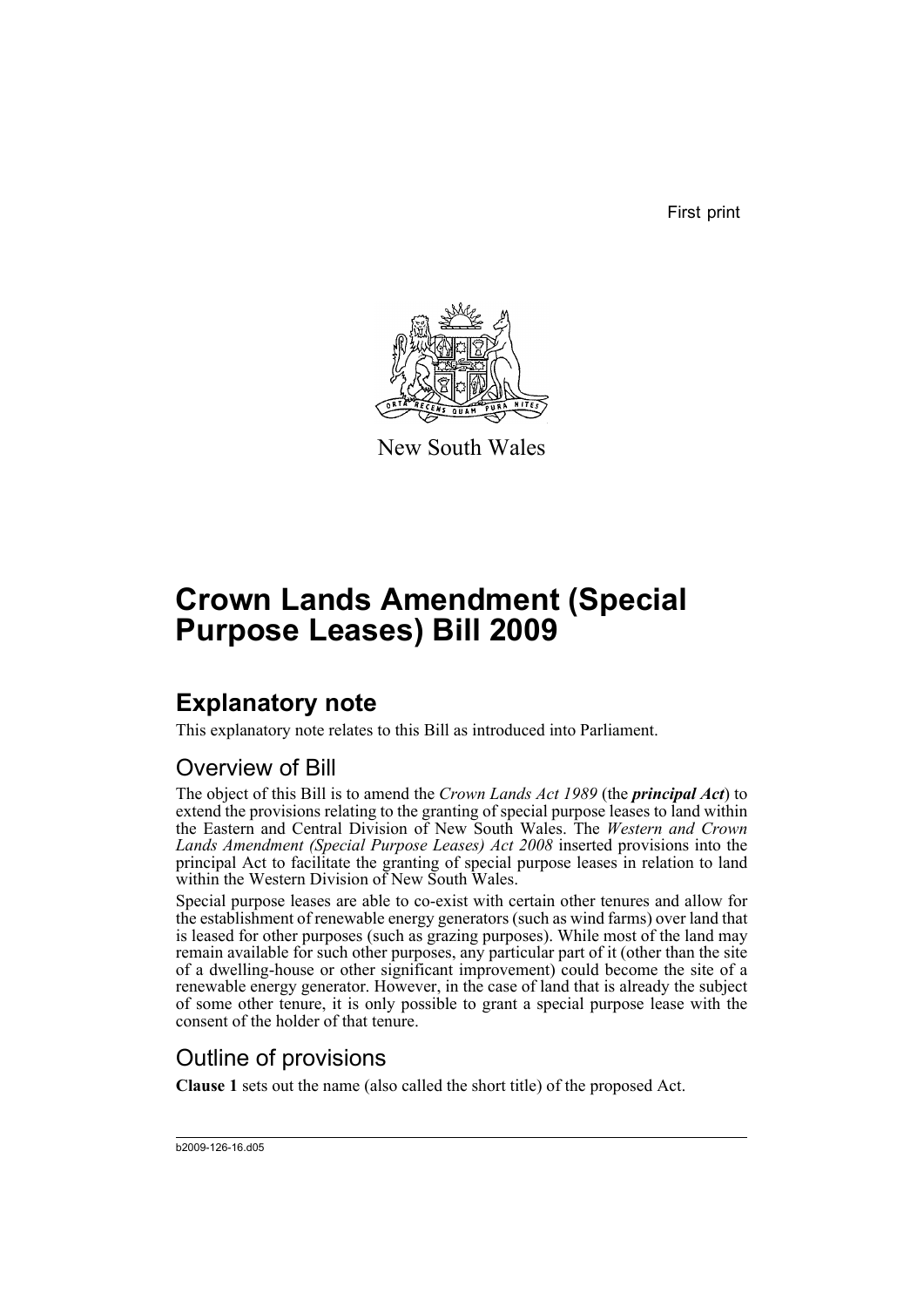Crown Lands Amendment (Special Purpose Leases) Bill 2009

Explanatory note

**Clause 2** provides for the commencement of the proposed Act on the date of assent to the proposed Act.

**Clause 3** amends the principal Act to enable the Minister to declare any land within the Western Division or the Eastern and Central Division to be a development district for the purposes of the provisions relating to special purpose leases. The Act currently allows such a declaration only in respect of land within the Western Division. Such a declaration must designate an approved purpose for which a special purpose lease may be granted over land in a development district. Approved purposes include the construction and operation of facilities to harness energy and convert it into electricity and such other purposes as are approved by proclamation. Clause 3 also makes a consequential amendment.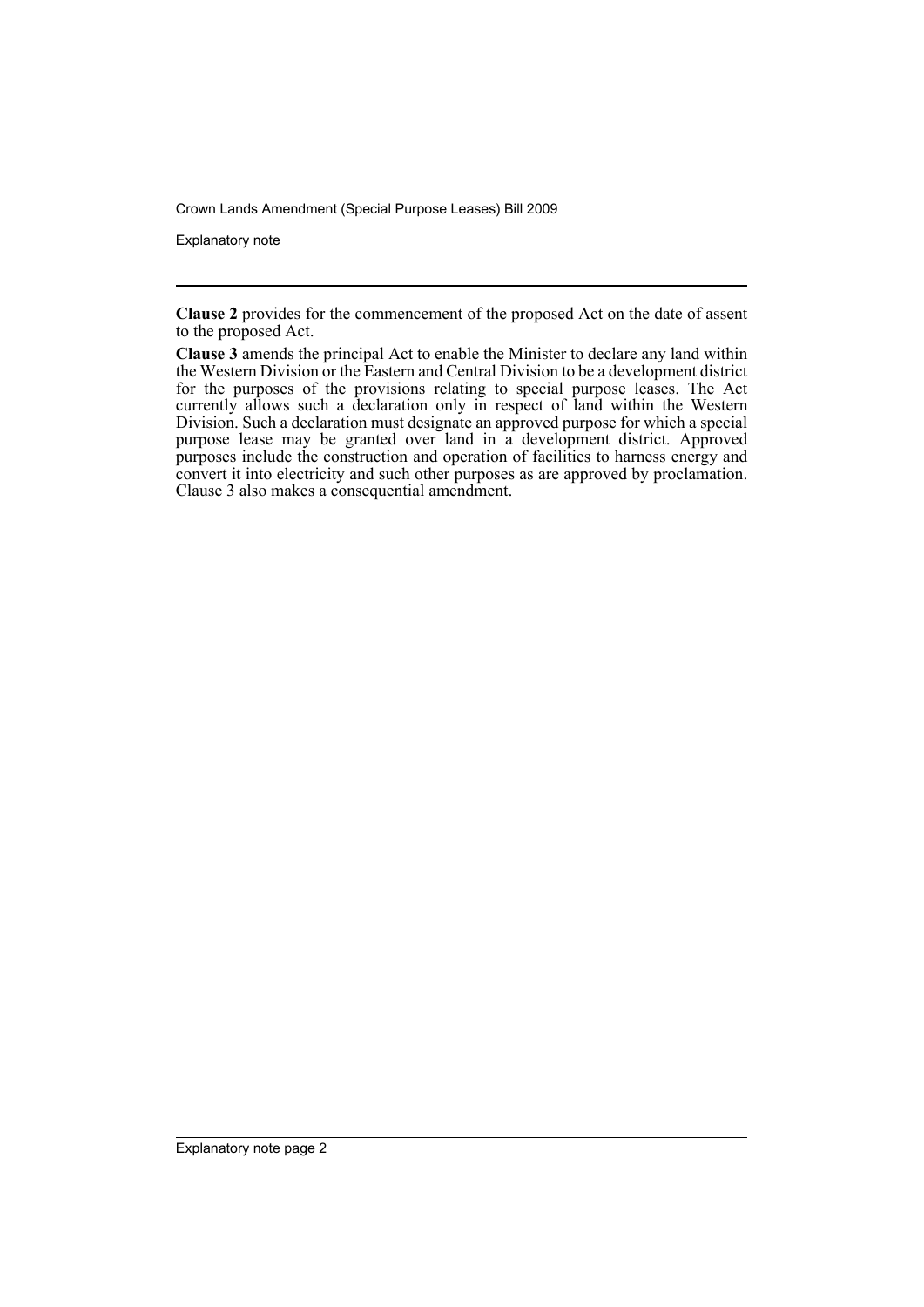First print



New South Wales

## **Crown Lands Amendment (Special Purpose Leases) Bill 2009**

### **Contents**

|                                        | Page |
|----------------------------------------|------|
| Name of Act                            |      |
| 2 Commencement                         |      |
| Amendment of Crown Lands Act 1989 No 6 |      |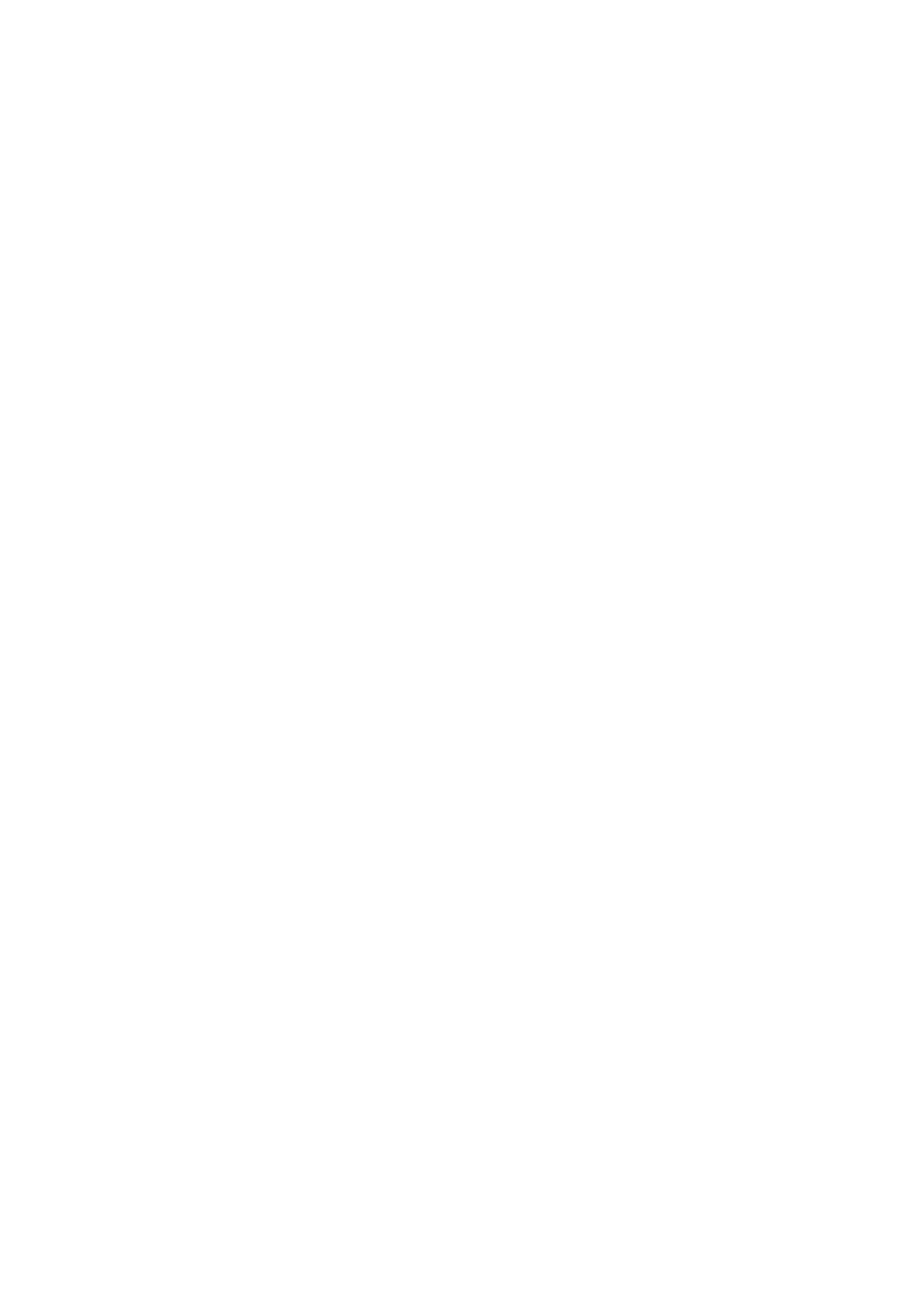

New South Wales

## **Crown Lands Amendment (Special Purpose Leases) Bill 2009**

No , 2009

#### **A Bill for**

An Act to amend the *Crown Lands Act 1989* in relation to the establishment of development districts and the granting of special purpose leases in the Eastern and Central Division.